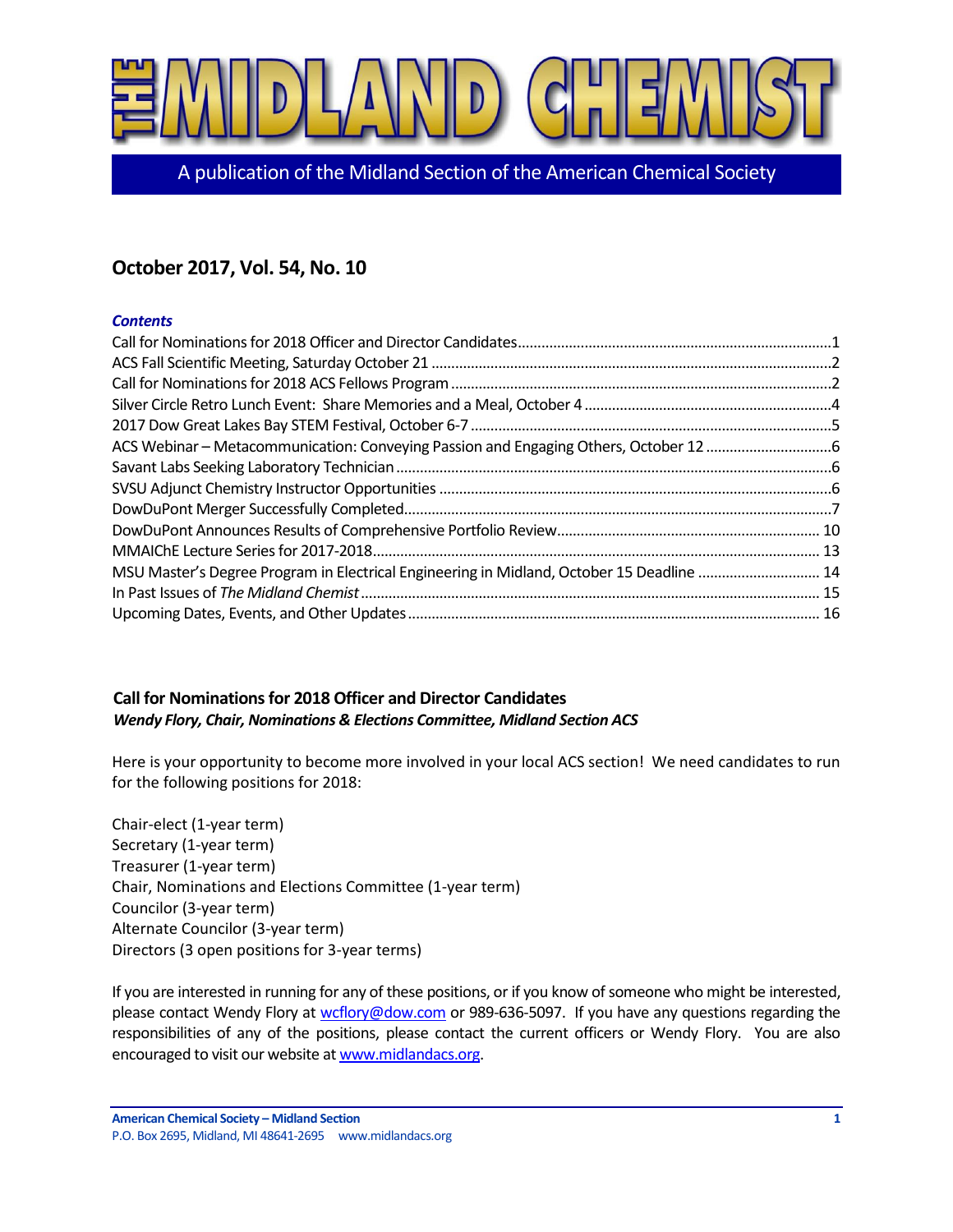# <span id="page-1-0"></span>**ACS Fall Scientific Meeting, Saturday October 21** *Peter Bai, Fall Scientific Meeting Chair, Midland Section ACS*

ACS Fall Scientific Meeting **Saturday, October 21, 2017 8am – 5pm Saginaw Valley State University, Curtiss Hall**

# *Meeting Highlights*

# **Expanded oral presentation sessions and poster session!**

More opportunities for industry professionals, academic researchers, and students to present in both formats. Invited speakers include:

**Prof. Megan Rohrssen**, CMU Geology and Environmental Sciences **Dr. Cordell DeMattei**, CMU Director of Fermentation Sciences **Prof. Matt Schrenk**, MSU Earth and Environmental Sciences **Dr. Jon Cleland Host**, Hemlock Semiconductor Corporation

*For More Details about the Conference, Please Visit: http://www.midlandacs.org/fall-scientific-meeting/*



**Keynote Speaker** Prof. Philip Robertson University Distinguished Professor of Ecosystem Science, Michigan State University

For any questions, please contact the Meeting Chair at PJBai@dow.com!

# <span id="page-1-1"></span>**Call for Nominations for 2018 ACS Fellows Program** *Diana Deese, Chair, Midland Section ACS Awards Committee*

*"… a fellow is a member of a group of learned people who work together as peers in the pursuit of mutual knowledge or practice …" Wikipedia*

As Chair of the Midland Section ACS Awards committee, I would like to make everyone aware of the 2018 ACS Fellows Program.

### **Purpose of the Program**

The purpose of the ACS Fellows Program, one component of the broader ACS Awards Program, is to recognize and honor members of the American Chemical Society for their outstanding achievements in and contributions to the science and the profession **and** for their equally exemplary service to the Society.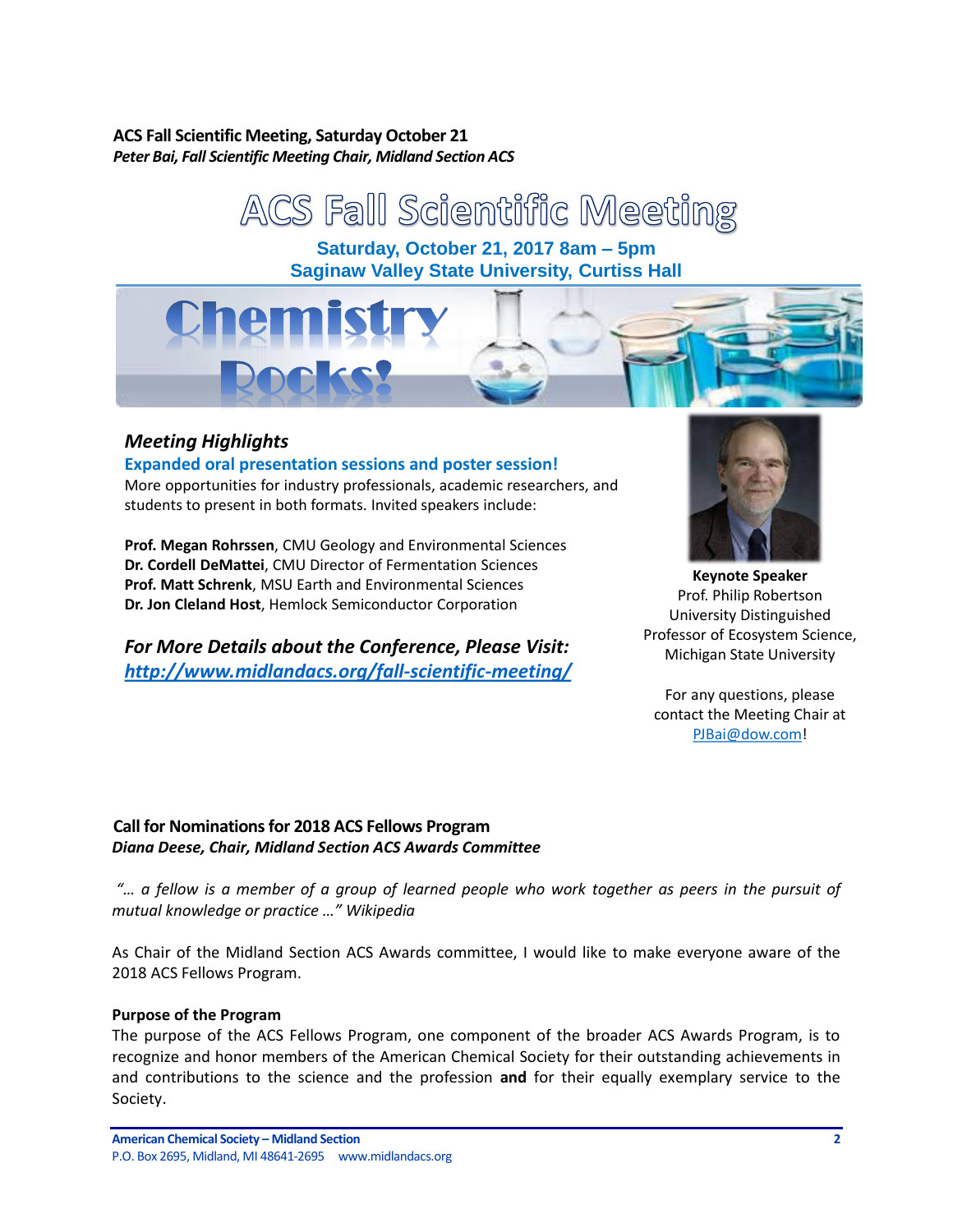Although the "Fellow" designation has been adopted by many professional societies, the criteria for awarding this designation vary significantly from society to society. For some, such as the Royal Society of Chemistry, the Fellow designation indicates a senior membership level, signifying that the individual has attained a particular status within the profession. For others, such as the American Physical Society, the designation indicates that the individual has been recognized by his or her peers for significant contributions to the science. The ACS Fellows Program, however, uniquely recognizes a different standard of achievement and service. Specifically, the Fellow of the American Chemical Society (ACSF) designation is awarded to a member who, in some capacity, has made exceptional contributions to the science or profession **and** has provided excellent volunteer service to the ACS community.

# **Selection Criteria**

The selection of ACS Fellows is based on documented excellence and leadership in **both** of two areas: (1) science, the profession, education, and/or management, **and** (2) volunteer service in the ACS community. Nomination documents must address **both** of these areas.

- 1. Documented excellence and leadership that has an impact in the science, the profession, education, and/or management. Appropriate activities might include, but are not limited to, the following:
	- a) Outstanding and creative contributions to basic and/or applied scientific research;
	- b) Distinguished accomplishments in the teaching and learning of chemistry;
	- c) Demonstrated leadership or managerial excellence in an organization within the chemical enterprise.
- 2. Documented excellence and leadership in volunteer service, based on specific results achieved, in service to the ACS and its membership and community. Appropriate activities might include, but are not limited to, the following:
	- a) Outstanding leadership, documented through specific results achieved, of Divisions, Local Sections, regional meetings, national meetings, and/or international conferences;
	- b) Exceptional assistance, as an unpaid volunteer, in the publication of scientific information (not including routine authorship or reviewing publications associated with one's own research);
	- c) Organization of especially significant symposia, major presentations, or other programming at national/international meetings;
	- d) Leadership or other outstanding contributions to public outreach activities, such as National Chemistry Week and Chemists Celebrate Earth Day;
	- e) Effective communication to the public of the value of the chemical sciences or chemical professionals through the press, radio, TV, or other electronic media.

### **Nominees**

- 1. Nominees for ACS Fellows must be current members (including retired and emeritus members) in good standing of the American Chemical Society.
- 2. Current members of the Fellows Selection Committee, Fellows Oversight Committee, ACS Board of Directors, and current ACS staff are not eligible to be nominees.
- 3. Former members or deceased members will not be considered as nominees for ACS Fellows. However, if a member dies after his/her name is submitted as a nominee and if that candidate is selected, he/she will be granted the Fellow designation posthumously.
- 4. Nominees, in past and present circumstances, are expected to employ and require good safety protocols and practices in their laboratories and/or work environments; uphold the highest ethical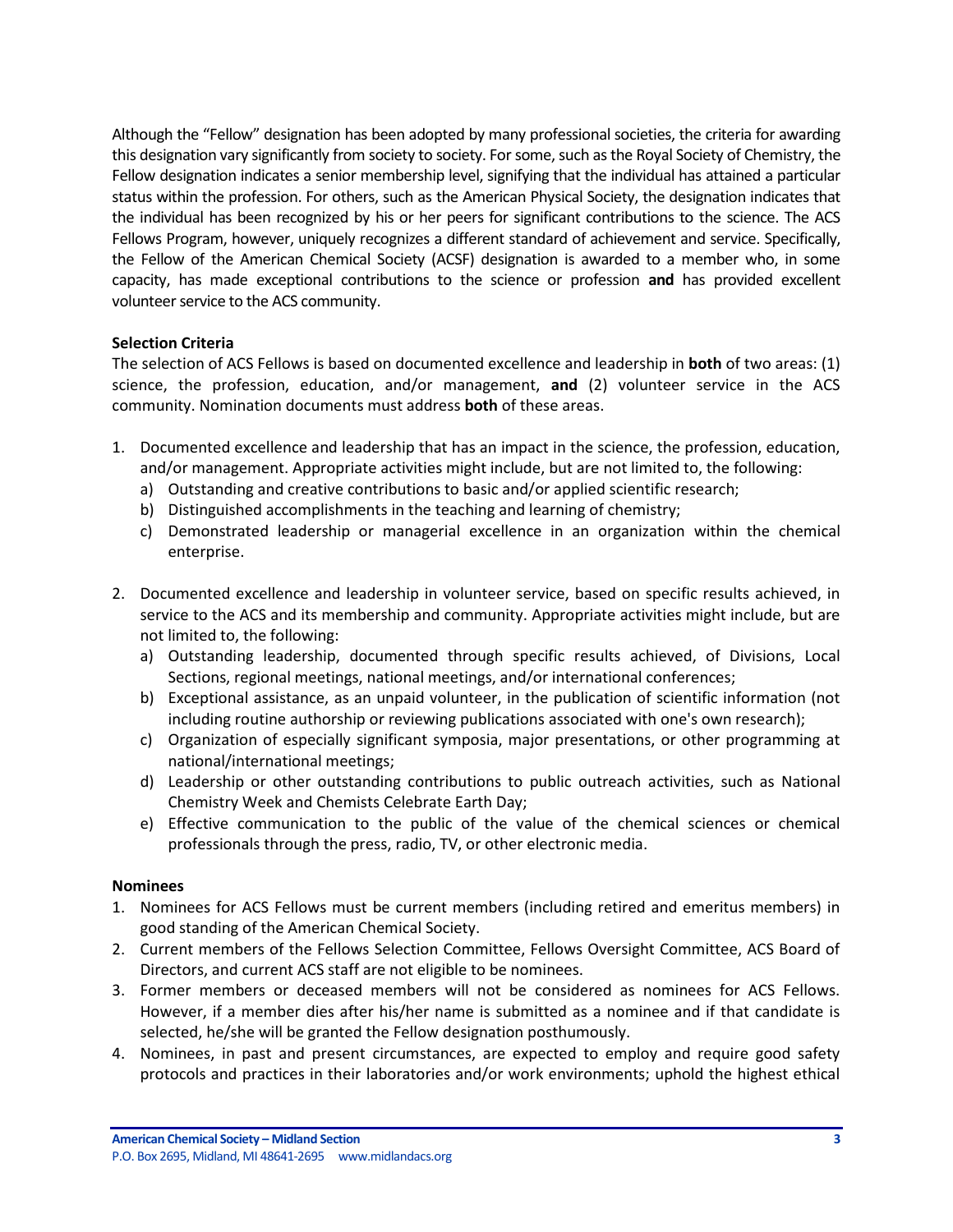standards in their laboratories and/or work environments; and otherwise adhere to the Chemical Professional's Code of Conduct. Nominators must address this in the online nomination form.

5. Nomination for other awards, including national, regional, or local ACS awards, does not disqualify a member from being nominated for ACS Fellow.

### **Nominators**

- 1. Primary and secondary nominators must be current members (including retired and emeritus members) in good standing of the American Chemical Society.
- 2. Current members of the Fellows Selection Committee, Fellows Oversight Committee, ACS Board of Directors, and current ACS staff are not eligible to be primary or secondary nominators.
- 3. The primary nominator must be eligible to submit as an individual member or on behalf of a Committee, Local Section, or Technical Division. Refer to the Nomination Types section for specific eligibility requirements for primary nominators.
- 4. No more than one of the nominators (primary or secondary) may be from the same work group at the nominee's primary place of employment. If the nominee is retired, only one nominator (primary or secondary) may be from the nominee's last place of employment prior to retirement.
- 5. Refer to the Nomination Types section for guidelines about serving as a nominator for more than one nomination.

For more information, see <https://www.acs.org/content/acs/en/funding-and-awards/fellows.html>

The Midland Section of the ACS is allowed two (2) nominations for ACS Fellow per year. If you know of someone who fits the criteria, or if you would like to nominate yourself, and would like to work with me to put together a nomination package, please contact me at *dkdeese@dow.com*.

As the deadline for National ACS Fellow nomination submissions is around the first of April, I need to have packets completed and sent back to me by February 1, 2018. There are one thousand and one excuses that will pop up between now and February, so let's get started now!

# <span id="page-3-0"></span>**Silver Circle Retro Lunch Event: Share Memories and a Meal, October 4** *Joan Sabourin, Silver Circle Committee, Midland Section ACS*

The Midland Section ACS Silver Circle group is sponsoring a "retro" lunch and discussion relevant to the 2019 Midland Section History Exhibit on Wednesday, October 4, 11:30 AM, at Creative 360 (1517 Bayliss Street, Midland). Lunch will be FREE for all attendees, and you don't have to be a "senior" chemist to attend. Watch for your invitation to attend via a separate e-mail note with a RSVP return request.

A discussion about the historical exhibit planned for our local section's 100th anniversary in 2019 with your informational input and suggestions will follow. Of special importance is the possible role of "experienced" ACS members in exhibit design and construction, e.g., by the lending of artifacts, sharing historical knowledge and ideas, construction assistance, or tax-exempt financial support through a new project fund set up at the Midland Area Community Foundation. The exhibit is planned for the Doan History Center from May to December, 2019, with monthly special programs in the nearby Carriage House Hall.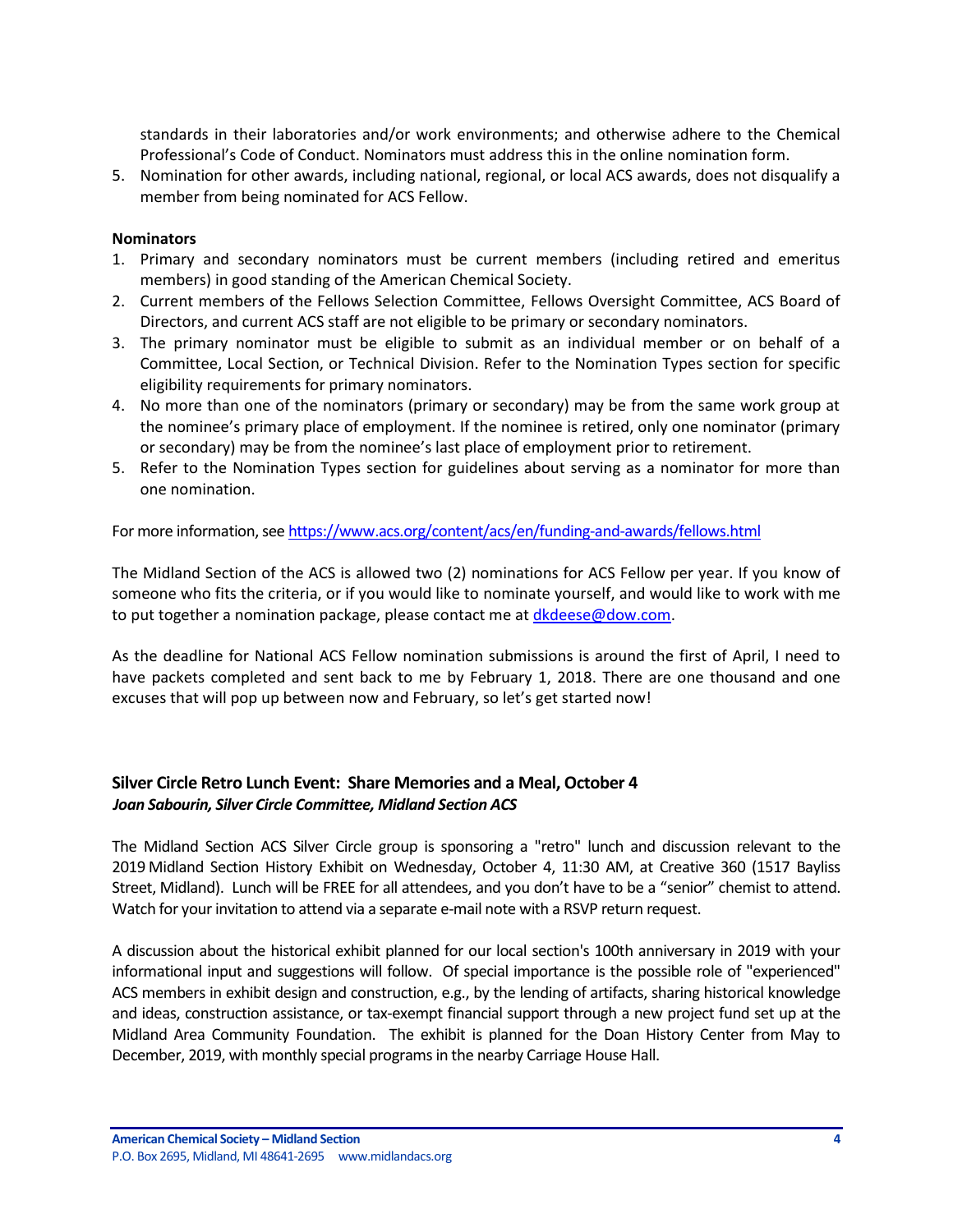For questions or comments, please contact Gretchen Kohl [\(gretchen.kohl@att.net,](mailto:gretchen.kohl@att.net) 989-708-9066); Joan Sabourin [\(jmsabour2@gmail.com,](mailto:jmsabour2@gmail.com) 989-714-8203); or Gina Malczewski [\(reginamalczewski@gmail.com,](mailto:reginamalczewski@gmail.com) 989- 859-9433).

Added note: We also appreciated the involvement of those who helped us win our local section's first Silver Circle ChemLuminary award. We were nominated for this award last year for 2015 activities, but did not win. We received the honor for 2016 programs at the ACS National Meeting in Washington, DC on August 22, 2017.

# <span id="page-4-0"></span>**2017 Dow Great Lakes Bay STEM Festival, October 6-7** *Cindy Drake, Delta College Event Coordinator, 2017 STEM Festival*

The Michigan Tech Mind Trekkers and Delta College invite you to the 5th Annual 2017 Dow Great Lakes Bay STEM Festival. Mind Trekkers brings the "WOW" of Science, Technology, Engineering, and Mathematics to students through hands-on, engaging activities.

- Friday, October 6, 8:30 AM 2:00 PM, will be for registered area middle schools to bus students to the event for specific, prescheduled time blocks.
- Saturday, October 7, 10:00 AM 4:00 PM, will be free and open to the general public. You may come and go during the event as you please.

Delta College has hosted this event since 2013. This year will have all of the same fun, engaging, educational opportunities in Science, Technology, Engineering, and Math, with the addition of the Arts and how they connect to STEM. This will be a fun event for all ages! To see pictures from last year's two-day event, click on the following link: [http://www.delta.edu/stemfestival.](http://www.delta.edu/stemfestival)

What is a STEM Festival and why should you care? Here are a few good reasons:

- Excite students about STEM education and show them the possibilities and opportunities an education in STEM will bring them.
- Over 100 hands-on "WOW" activities in a wide range of STEM fields!
- Explore before/after school STEM-related activities to keep their excitement level up.
- Explore post-secondary opportunities (what they will do next).
- Explore STEM-related career opportunities in Michigan.
- Meet with STEM professionals to answer student questions in a relaxed and fun environment.
- Explore how the Arts relate to STEM fields.

For more information, or for any questions, please contact the Delta College Event Coordinator, Cindy Drake, at 989-686-9433, or send an e-mail note to her at [cynthiadrake@delta.edu.](mailto:cynthiadrake@delta.edu)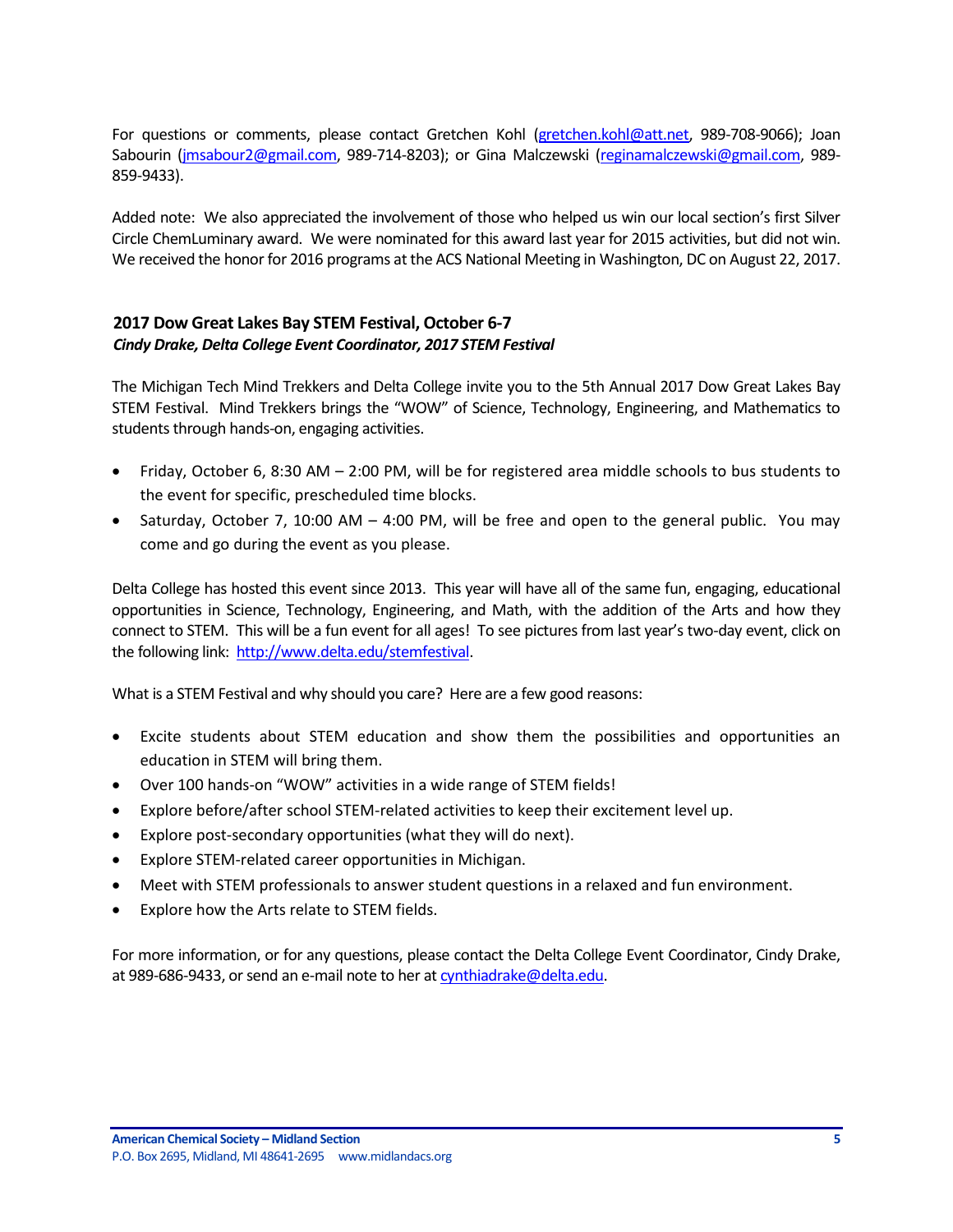# <span id="page-5-0"></span>**ACS Webinar – Metacommunication: Conveying Passion and Engaging Others, October 12**



### **October 12, 2017 @ 2:00-3:00pm ET**

How you deliver your content can be the difference between engaging your audience, or standing in front of a sea of faces staring at their smartphones. Audiences respond to seminars, lectures, and speaking engagements that include stories told by passionate, intelligent experts. Join Matt Grandbois of Dow Chemical to discover how to tap into your

inner scientific passion to create engaging storytelling experiences that will make your science and your data reach a larger audience.

#### **What You Will Learn**

- How to find your inner scientific passion and the courage to voice it out loud
- The basics of metacommunication as applied to scientific storytelling
- How to apply "story arc" principles to oral speaking engagements

#### **Webinar Details**

- Date: Thursday, October 12, 2017 @ 2:00-3:00pm ET
- Fee: Free to Attend
- Register at ACS Webinars [Metacommunication](https://na01.safelinks.protection.outlook.com/?url=https%3A%2F%2Fwww.acs.org%2Fcontent%2Facs%2Fen%2Facs-webinars%2Fprofessional-development%2Fmetacomm.html&data=02%7C01%7Cmmt_u249822185022160332011%40mgd.bsnconnect.com%7Ca18eb4f324e14691af9908d4f95ce05c%7Cc3e32f53cb7f4809968d1cc4ccc785fe%7C0%7C0%7C636407624697585169&sdata=V%2Bsf7IuxTXlauAF6iuiKIlrFJdddIBc9V9L5mW2tfY0%3D&reserved=0)



Matt Grandbois Dow Chemical

#### <span id="page-5-1"></span>**Savant Labs Seeking Laboratory Technician**

This position requires introductory knowledge of laboratory testing and instrument performance activities to determine chemical and physical characteristics of lubricants and petroleum related materials for such purposes as customer reporting, product or process quality control, product development and test method development. Visit our website at [www.savantgroup.com](https://na01.safelinks.protection.outlook.com/?url=http%3A%2F%2Fwww.savantgroup.com&data=02%7C01%7Cmmt_u249822185022160332011%40mgd.bsnconnect.com%7Cb5fde9de8d8b497729e008d501ea3f9a%7Cc3e32f53cb7f4809968d1cc4ccc785fe%7C0%7C0%7C636417027977082651&sdata=e1f5AJZkFJcpohwjOvq1RKI8ylq8ZHMB102GPbYr3sI%3D&reserved=0) to see a detailed job description or submit your resume t[o jobs@savantgroup.com.](mailto:jobs@savantgroup.com)

#### <span id="page-5-2"></span>**SVSU Adjunct Chemistry Instructor Opportunities**

#### *Tami Sivy, Professor and Chair, Department of Chemistry, Saginaw Valley State University*

Would you be interested in having a direct impact on undergraduate chemistry education in the greater Saginaw Valley region? SVSU currently has several openings available for adjunct instructors in the Winter 2018 semester (January 16-May 5). The current need is for instructors for organic chemistry labs (night), introductory chemistry labs (both day and night), and chemistry general education course lectures (both day and night). All curricula are already developed and will be provided to the adjunct instructors. Contact Tami Sivy [\(tsivy@svsu.edu\)](mailto:tsivy@svsu.edu) if you have an interest or for any questions.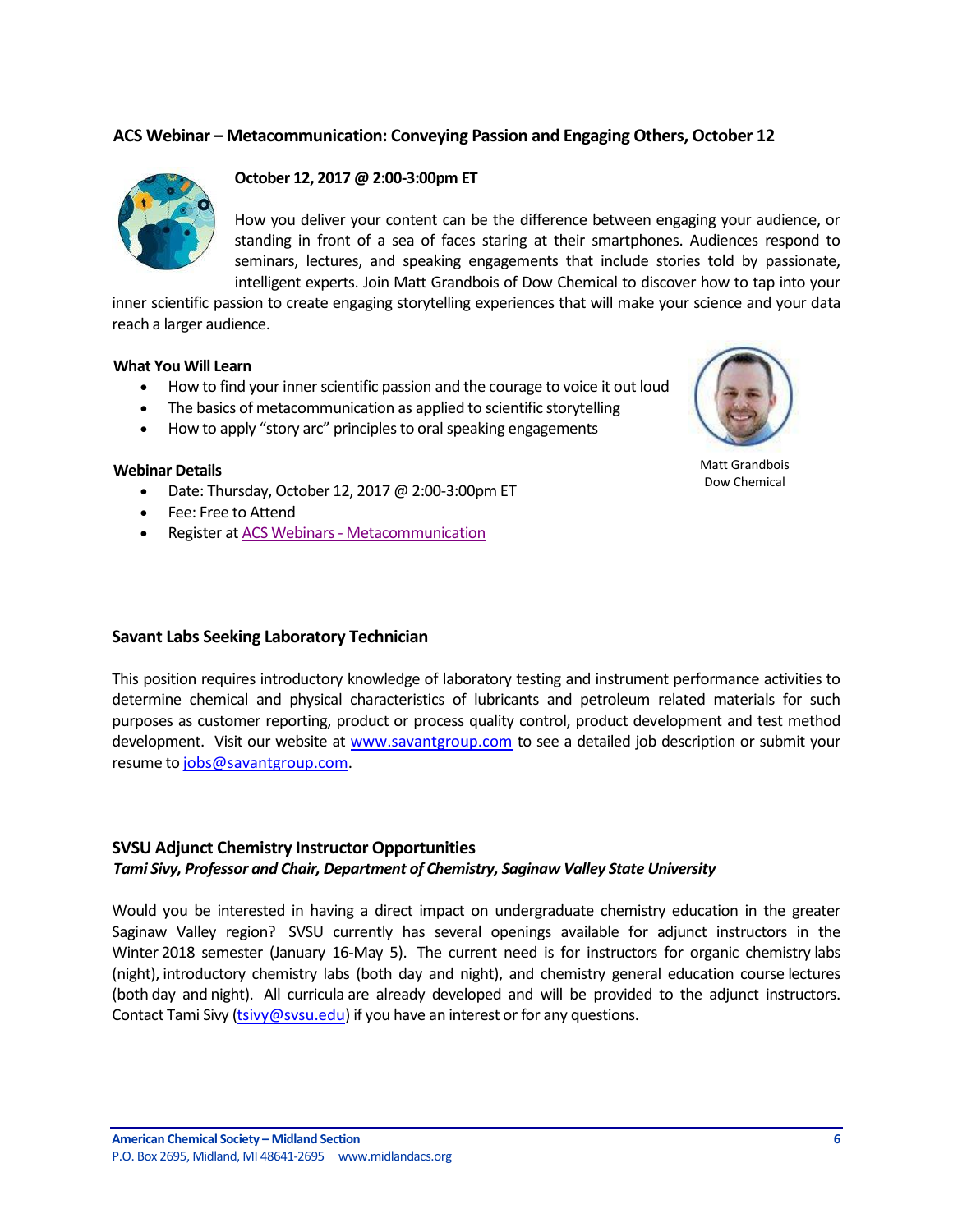## <span id="page-6-0"></span>**DowDuPont Merger Successfully Completed**

September 1, 2017 Press Release

*Company Moves Forward Toward Intended Separation into Industry-Leading, Publicly Traded Companies in*  Agriculture, Materials Science and Specialty Products; Separations Expected to Occur Within 18 Months

*MIDLAND, Mich., and WILMINGTON, Del., Sept. 1, 2017* – DowDuPont™ (NYSE:DWDP) today announced the successful completion of the merger of equals between The Dow Chemical Company ("Dow") and E.I. du Pont de Nemours & Company ("DuPont"), effective Aug. 31, 2017. The combined entity is operating as a holding company under the name "DowDuPont™" with three divisions – Agriculture, Materials Science and Specialty Products. Shares of DuPont and Dow ceased trading at the close of the New York Stock Exchange (NYSE) on Aug. 31, 2017. Beginning today, DowDuPont will start trading on the New York Stock Exchange under the stock ticker symbol "DWDP." Pursuant to the merger agreement, Dow shareholders received a fixed exchange ratio of 1.00 share of DowDuPont for each Dow share, and DuPont shareholders received a fixed exchange ratio of 1.282 shares of DowDuPont for each DuPont share.

"Today marks a significant milestone in the storied histories of our two companies," said Andrew Liveris, executive chairman of DowDuPont. "We are extremely excited to complete this transformational merger and move forward to create three intended industry-leading, independent, publicly traded companies. While our collective heritage and strength are impressive, the true value of this merger lies in the intended creation of three industry powerhouses that will define their markets and drive growth for the benefit of all stakeholders. Our teams have been working for more than a year on integration planning, and -- as of today -- we will hit the ground running on executing those plans with an intention to complete the separations as quickly as possible." "For shareholders, customers and employees, closing this transaction is a definitive step toward unlocking higher value and greater opportunities through a future built on sustainable growth and innovation," said Ed Breen, chief executive officer of DowDuPont. "DowDuPont is a launching pad for three intended strong companies that will be better positioned to reinvest in science and innovation, solve our customers' everevolving challenges, and generate long-term returns for our shareholders. With the merger now complete, our focus is on finalizing the organizational structures that will be the foundations of these three intended strong companies and capturing the synergies to unlock value. With clear focus, market visibility and more productive R&D, each intended company will be equipped to compete successfully as an industry leader."

#### **Board and Governance**

The Board of Directors of DowDuPont comprises 16 members – eight directors formerly on the DuPont Board and eight directors formerly on the Dow Board. There are two lead directors: **Jeffrey Fettig**, who previously served as the lead independent director for Dow; and **Alexander Cutler**, who previously served as the lead independent director for DuPont. **Liveris** serves as the executive chairman of the Board and **Breen** also serves on the Board. Other Board members include:

- From Dow:
- James A. Bell, Former Chief Financial Officer, Boeing
- Raymond J. Milchovich, Former Chairman and CEO, Foster Wheeler AG
- Paul Polman, CEO, Unilever PLC and Unilever N.V.
- Dennis H. Reilley, Non-Executive Chairman, Marathon Oil Corp.
- James M. Ringler, Chairman, Teradata Corporation
- Ruth G. Shaw, Former Group Executive, Public Policy and President, Duke Nuclear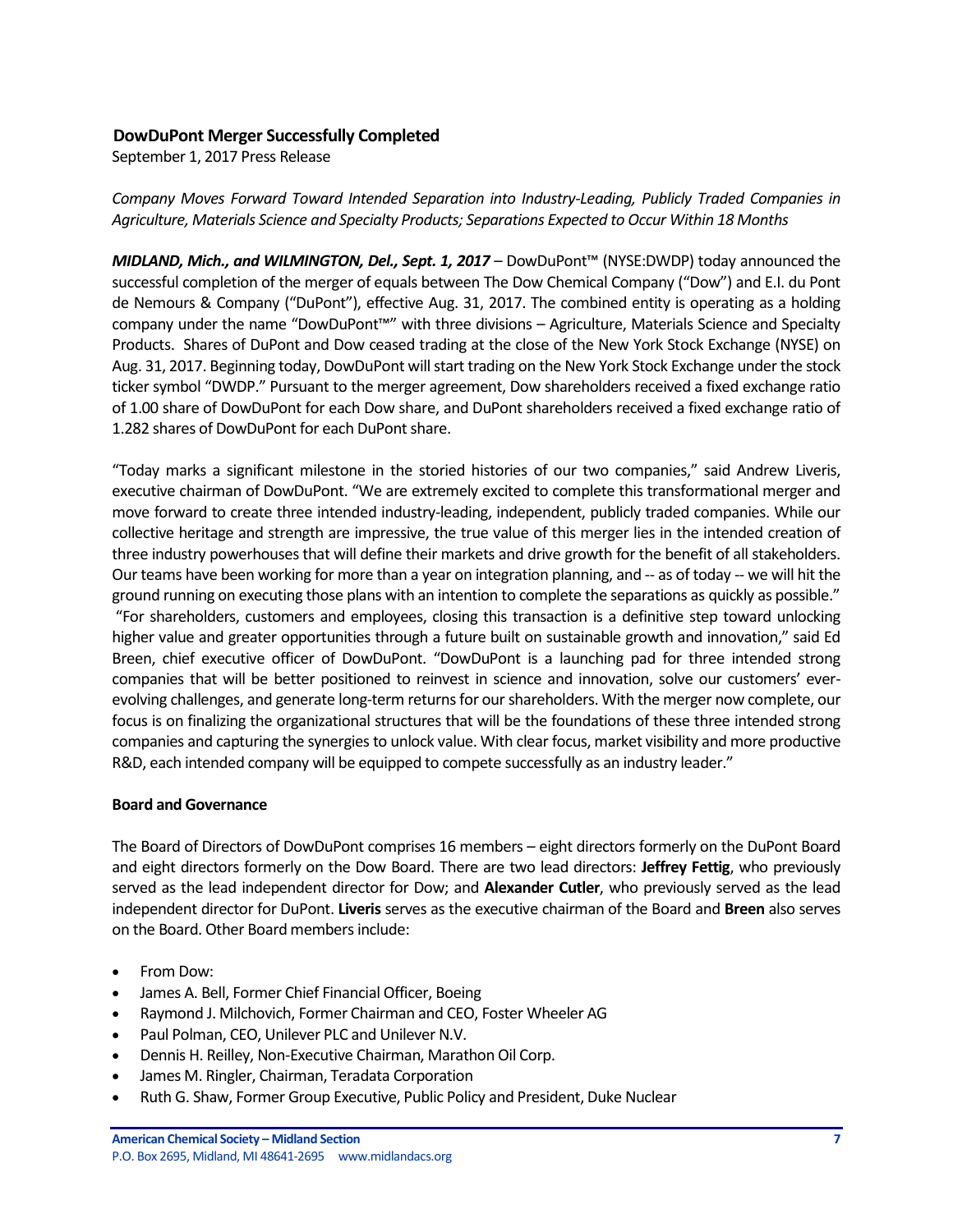- From DuPont:
- Lamberto Andreotti, Former Chair of the Board and CEO of Bristol-Myers Squibb Company
- Robert A. Brown, President of Boston University
- Marillyn A. Hewson, Chairman, President, and Chief Executive Officer of Lockheed Martin Corporation
- Lois D. Juliber, Former Vice Chairman and Chief Operating Officer of Colgate-Palmolive Company
- Lee M. Thomas, Former Chairman and Chief Executive Officer of Rayonier Inc.
- Patrick J. Ward**,** Chief Financial Officer of Cummins, Inc.

Three Advisory Committees have been established by the DowDuPont Board, chartered to generally oversee the establishment of each of the Agriculture, Materials Science (Dow) and Specialty Products divisions in preparation for the separations. Additionally, each Advisory Committee will develop a capital structure in accordance with the guiding principles set forth in the Bylaws, and designate the future chief executive officer and leadership team of its respective intended company.

### **DowDuPont Officers**

As previously announced, DowDuPont will be led by a proven leadership team that reflects the strengths and capabilities of both companies. Along with Liveris and Breen, it includes the following executives:

- Howard Ungerleider, Chief Financial Officer
- Stacy Fox, General Counsel and Corporate Secretary
- Charles J. Kalil, Special Counsellor to the Executive Chairman, General Counsel for the Materials Science Division
- James C. Collins, Jr., Chief Operating Officer for the Agriculture Division
- Jim Fitterling, Chief Operating Officer for the Materials Science Division
- Marc Doyle, Chief Operating Officer for the Specialty Products Division

### **Unlocking Value for All Stakeholders**

By merging the highly complementary portfolios of Dow and DuPont and subsequently creating intended industry leaders, DowDuPont expects to maximize value for all its stakeholders.

- Shareholders are expected to benefit from the stronger, focused investment profile of each intended company and substantial cost synergies, as well as from long-term growth and sustainable value creation following the intended separations into three independent companies. The transaction is expected to result in run-rate cost synergies of approximately \$3 billion and the potential for approximately \$1 billion in growth synergies. The company expects to reach 100 percent run rate on the cost synergies within the first 24 months of merger closing.
- Customers will benefit from superior solutions and expanded product offerings. By combining the complementary strengths of Dow and DuPont, each intended company will be able to respond faster and more effectively to rapidly changing conditions with innovative products and greater choice.
- Employees will benefit from being part of these intended highly focused and competitive industry-leaders, built for sustainable, long-term growth – which will create opportunities for our businesses and opportunities for our people.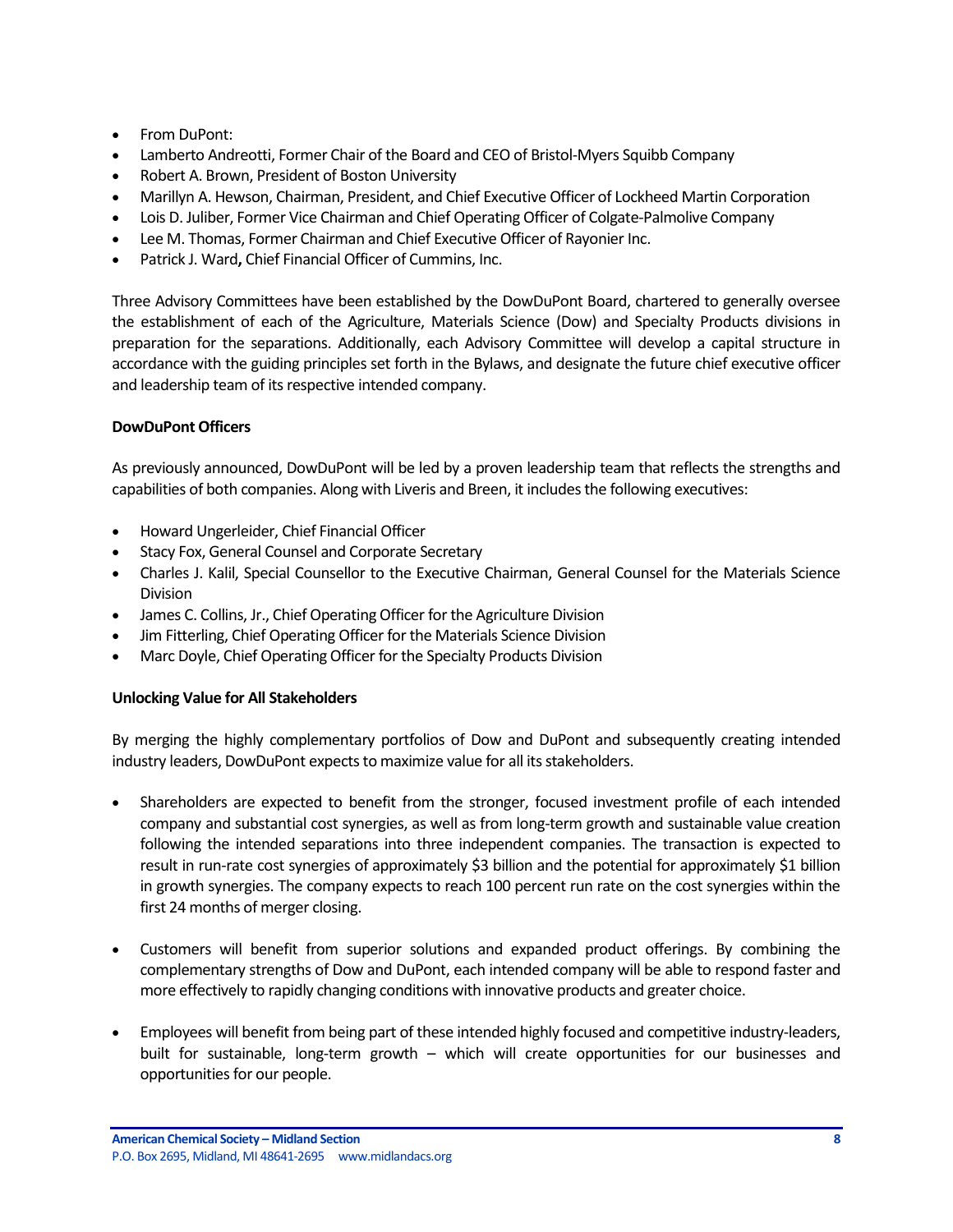#### **Paths to Separation**

Dow and DuPont leaders and integration teams are developing the future state operating models and organizational designs that will support the refined strategy of each intended company. Once each division has its own processes, people, assets, systems and licenses in place to operate independently from the parent company, DowDuPont intends to separate the divisions to stand within their own legal entities, subject to Board approval and any regulatory approvals. The intended separations are expected to occur within 18 months.

The intended companies are expected to include:

- **A leading Agriculture Company** that brings together the strengths of DuPont Pioneer, DuPont Crop Protection and Dow AgroSciences to better serve growers around the world with a superior portfolio of solutions, greater choice and competitive price for value. The combined capabilities and highly productive innovation engine will enable the intended Agriculture Company to bring a broader suite of products to the market faster, so it can be an even better partner to growers, delivering innovation and helping them to increase their productivity and profitability. The intended Agriculture Company will be headquartered in Wilmington, Delaware, with global business centers in Johnston, Iowa, and Indianapolis, Indiana.
- **A leading Materials Science Company, to be named Dow** that will consist of the businesses comprising the following current Dow operating segments: Performance Plastics, Performance Materials & Chemicals, Infrastructure Solutions and Consumer Solutions (Consumer Care and Dow Automotive Systems; Dow Electronic Materials is intended to go to the Specialty Products Company), as well as DuPont's current Performance Materials operating segment. The intended Materials Science Company will offer the strongest and broadest chemistry and polymers toolkit in the industry, with the scale and competitive capabilities to enable truly differentiated solutions for customers in high-growth end markets, including packaging, transportation, infrastructure and consumer care. The intended Materials Science Company will be headquartered in Midland, Michigan.
- **A leading Specialty Products Company** that will consist of powerful, market-leading businesses including DuPont Protection Solutions, Sustainable Solutions, Industrial Biosciences and Nutrition & Health, which will integrate the Health and Nutrition business from FMC pending the close of that transaction; as well as Electronic Technologies, which combines DuPont's Electronics & Communications business with Dow's Electronic Materials business unit. The intended Specialty Products Company will be an innovation leader composed of technology-driven specialty businesses with highly differentiated products and solutions that transform industries and everyday life. The intended Specialty Products Company will be headquartered in Wilmington, Delaware.

As announced, the DowDuPont Board is conducting a comprehensive portfolio review to assess current business facts and leverage the knowledge gained over the past year and a half to capture any material valueenhancing opportunities in preparation for the intended creation of industry-leading companies.

Klein and Company, Lazard and Morgan Stanley & Co. LLC served as Dow's financial advisors for the transaction, with Weil, Gotshal & Manges LLP acting as its legal advisor.

Evercore and Goldman, Sachs & Co. served as DuPont's financial advisors for the transaction, with Skadden, Arps, Slate, Meagher & Flom LLP acting as its legal advisor.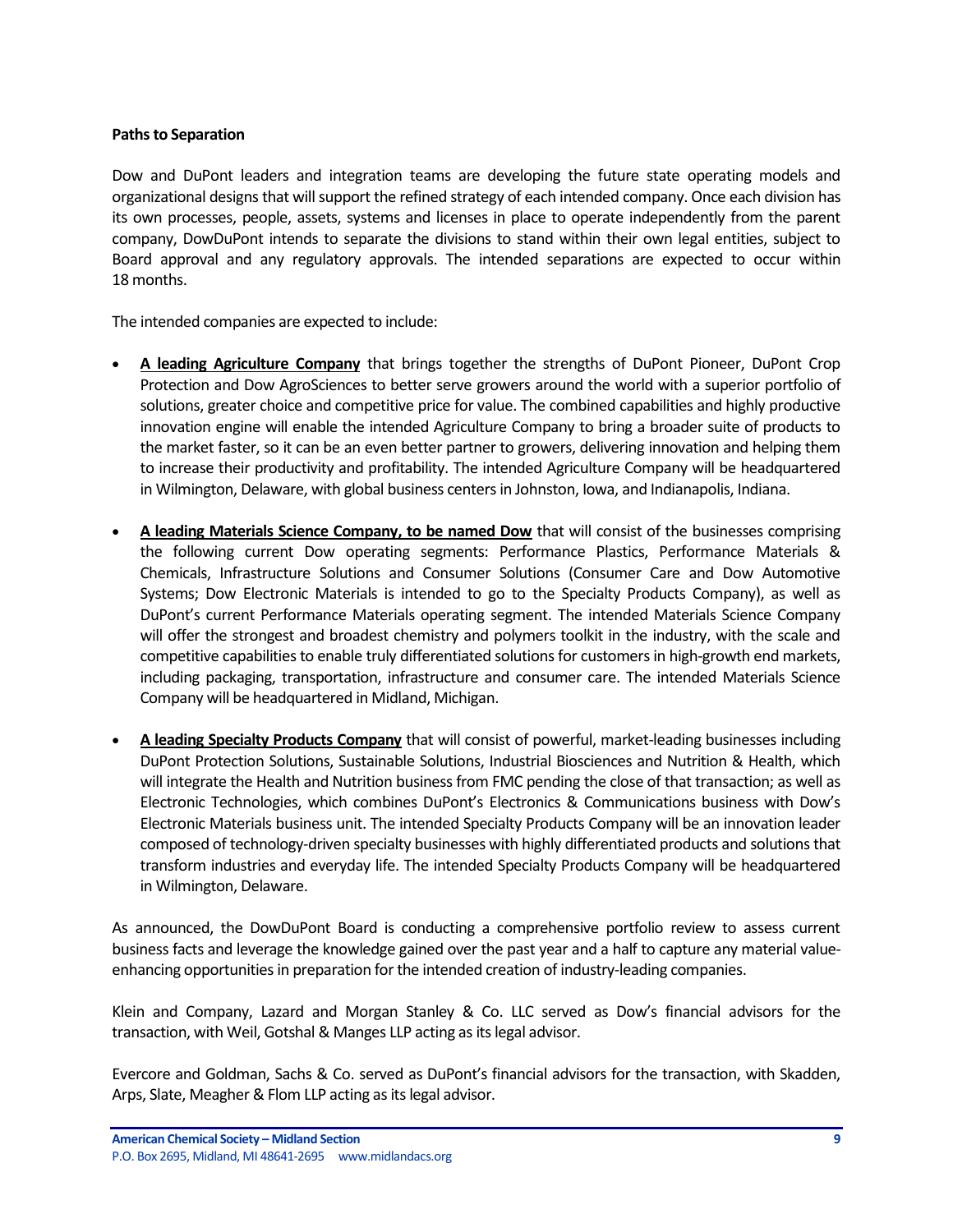#### **About DowDuPont**

DowDuPont (NYSE: DWDP) is a holding company comprised of The Dow Chemical Company and DuPont with the intent to form strong, independent, publicly traded companies in agriculture, materials science and specialty products sectors that will lead their respective industries through productive, science-based innovation to meet the needs of customers and help solve global challenges. For more information, please visit us a[t www.dow-dupont.com.](http://www.dow-dupont.com/)

#### <span id="page-9-0"></span>**DowDuPont Announces Results of Comprehensive Portfolio Review**

September 12, 2017 Press Release

*Targeted adjustments maintain and enhance value creation potential and further optimize competitive advantages of three industry-defining intended future companies* 

**MIDLAND, Mich., and WILMINGTON, Del., Sept. 12, 2017** – DowDuPont™ (NYSE:DWDP) today announced that its Board of Directors and management, with the assistance of independent advisors, have completed their comprehensive review of the portfolio composition of the three intended independent companies. The Board unanimously concluded that, in light of knowledge gained since the announcement of the transaction, certain targeted adjustments will be made between the Materials Science and Specialty Products divisions, which will enhance the competitive advantages of the intended resulting companies. The changes better align these businesses with the end-markets they serve, ensuring clear focus, market visibility, targeted innovation and stronger growth profiles, and better equip each to compete successfully as industry leaders.

The DowDuPont Board of Directors approved the changes based on: a thorough review led by the lead independent directors, which included recommendations provided by McKinsey & Company; a comprehensive business and operational analysis leveraging knowledge gained over the past 20 months of pre-merger planning; and input from a wide range of stakeholders, including both investors and financial advisors. As a result of this comprehensive analysis, DowDuPont will realign the following businesses to the Specialty Products Division from the Materials Science Division:

- Dow's Automotive Systems' adhesives and fluids platforms
- Dow's Building Solutions business
- Dow's Water and Process Solutions business
- Dow's Pharma and Food Solutions business
- Dow's Microbial Control business
- DuPont's Performance Polymers business
- Several silicones-based businesses aligned with applications in industrial LED, semiconductors, medical, as well as Molykote<sup>®</sup> brand lubricants for automotive and industrial equipment and Multibase Inc, which provides solutions for the thermoplastic compounding industry

On a forecasted 2017 basis, the businesses that will be realigned to the Specialty Products Division account for total net sales of more than \$8 billion and operating EBITDA of approximately \$2.4 billion, including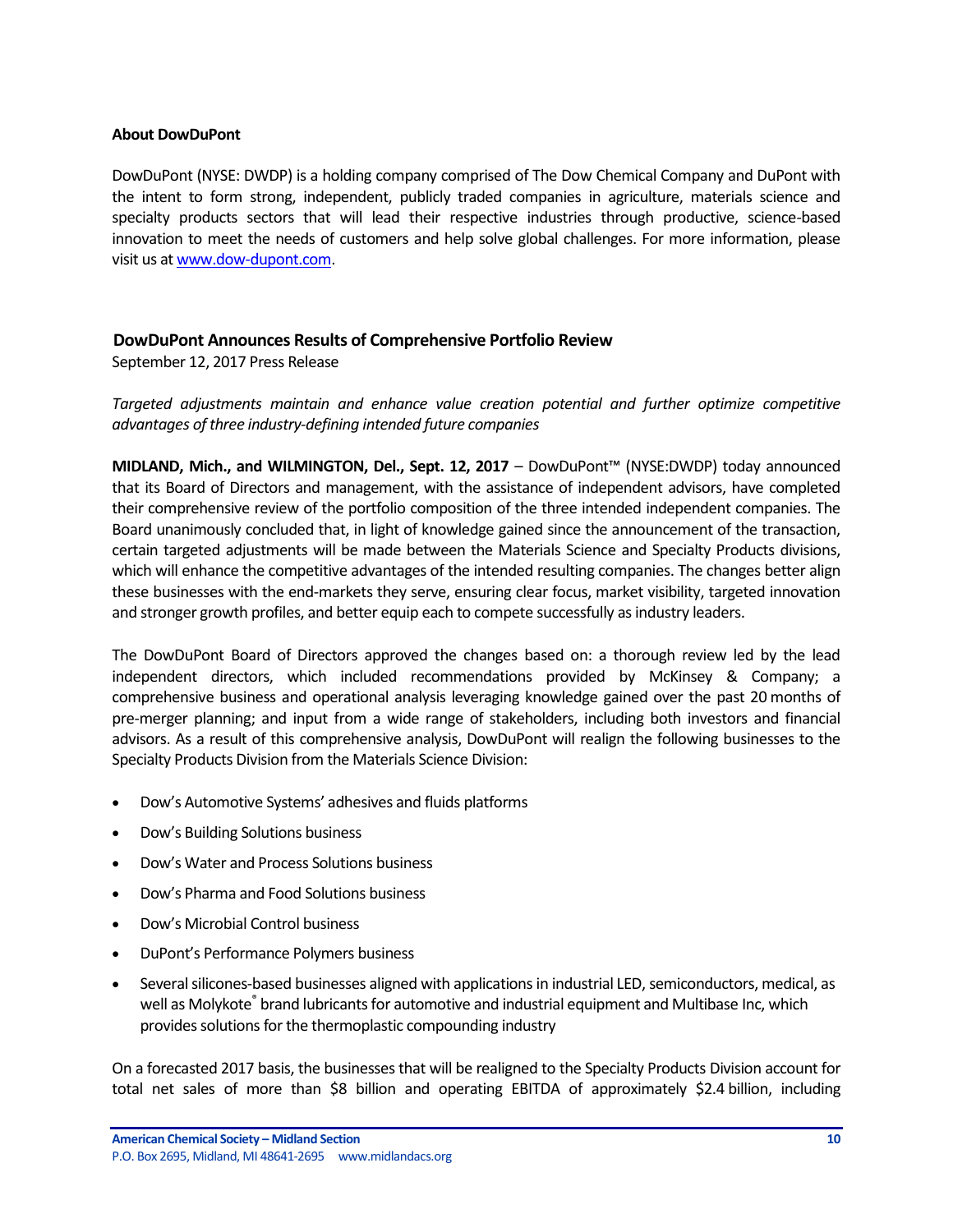approximately 40 percent of the heritage Dow Corning EBITDA. Relative to the original merger agreement, the adjustments are as follows:

- Approximately \$4 billion of net sales from the heritage Dow portfolio, evenly split between the Consumer Solutions and Infrastructure Solutions segments; and
- Approximately \$4 billion of net sales from the heritage DuPont Performance Polymers business moving to the Specialty Products Division.

"Our DowDuPont Board is fully aligned and confident that these targeted portfolio adjustments are the right actions to take and will benefit all stakeholders over the long term," said Andrew Liveris, executive chairman of DowDuPont. "They bear out the clear results of a significant comprehensive analysis the Dow and DuPont boards undertook over the past many months, which benefited from a fresh look provided by independent, third-party external advisors, in particular McKinsey & Company. We built on the wealth of knowledge gained as both companies advanced our integration work together. These adjustments are also fully supported by the Materials Science Advisory Committee, as they better align select businesses with the market verticals they serve, while maintaining integration and innovation strengths within strategic value chains. As a result, both our Materials Science and Specialty Products divisions will be well-positioned to better anticipate and meet customer needs through focused innovation and technology development that will deliver accelerated growth from a broader suite of best-in-class products."

"The changes we are making will enhance the competitive advantages and value creation potential of DowDuPont and ensure that the intended companies have the best possible foundation to drive long-term value for all stakeholders," said Ed Breen, chief executive officer of DowDuPont. "The facts clearly supported the strategic logic of this portfolio configuration. Each of the intended companies will have even stronger competitive positioning, high value-added customer solutions, and a distinct and compelling investment thesis, while maximizing opportunities for strategic growth and synergies. With clear focus, each will serve attractive and growing markets, investing in innovation and delivering greater returns for shareholders."

DowDuPont reiterates its previously announced plans to achieve run-rate cost synergies of approximately \$3 billion and approximately \$1 billion in growth synergies.

Following the portfolio realignments, the three intended companies of DowDuPont are as follows:

 **A leading Agriculture Company** that brings together the strengths of DuPont Pioneer, DuPont Crop Protection and Dow AgroSciences to better serve growers around the world with a superior portfolio of solutions (seeds, traits, crop chemicals, seed treatment, agronomy and digital services), ensuring greater choice and competitive price for value. The combined capabilities and highly productive innovation engine will enable the intended Agriculture company to bring a broader suite of products to the market faster, so it can be an even better partner to growers, delivering innovation and helping them to increase their productivity and profitability.

The intended company will be headquartered in Wilmington, Delaware, with global business centers in Johnston, Iowa, and Indianapolis, Indiana.

 **A leading Materials Science Company** that will be the premier materials science solution provider, with the vast majority of its sales aligned with three narrower and deeper, high-growth market verticals: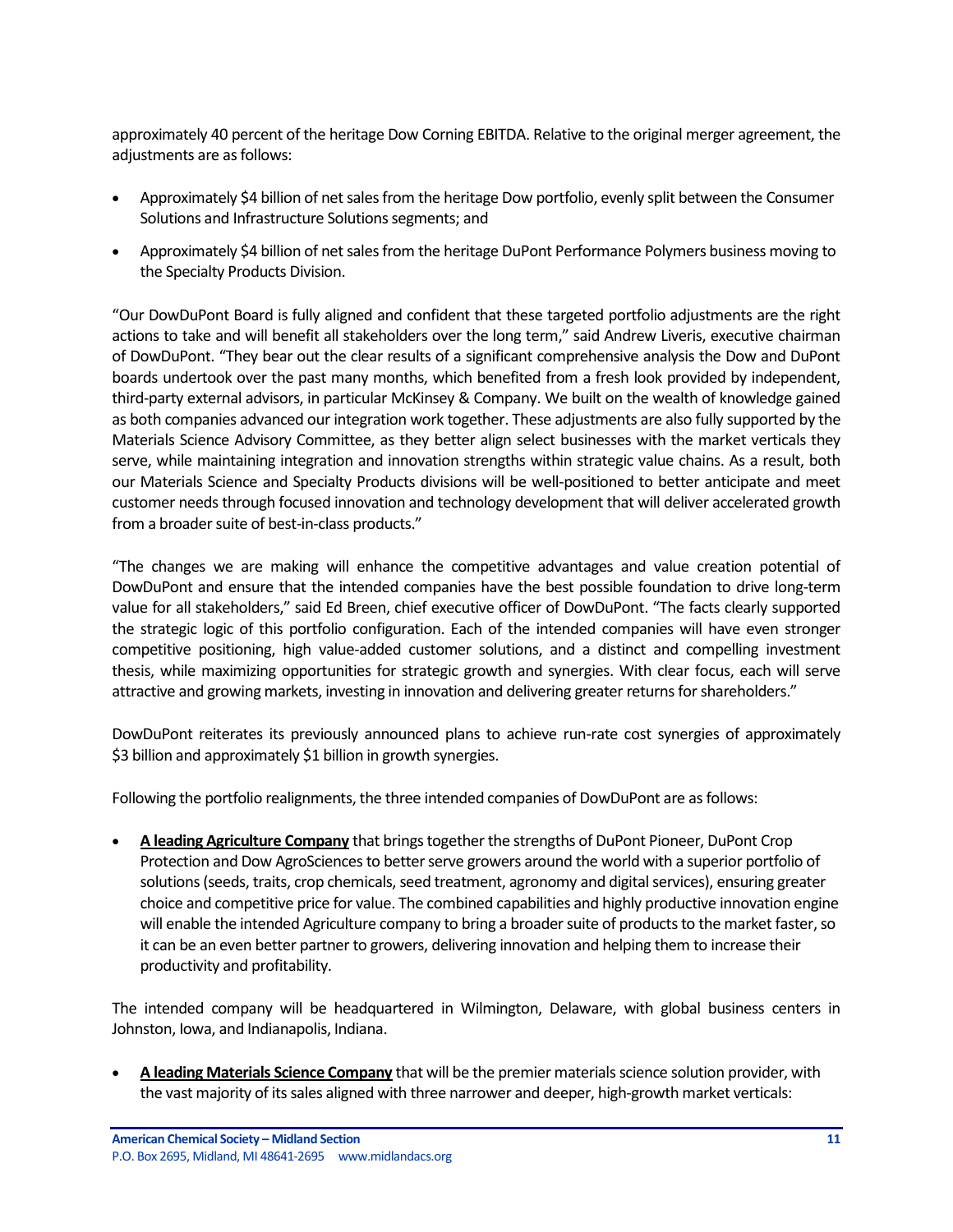packaging, infrastructure and consumer care. With one of the strongest and deepest toolkits in the industry, the intended company will have robust technology and asset integration, scale and competitive capabilities to enable truly differentiated materials science solutions for customers. The intended company will consist of three powerful, market-leading segments:

- Performance Materials & Coatings, which combines a broad range of technology platforms that empower its customers to: create ingredients and solutions with exceptional performance and process enhancements for home and beauty care applications; and develop solutions that advance the performance of architectural and industrial coatings.
- Industrial Intermediates & Infrastructure, which develops solutions that enable unique properties in manufacturing processes, infrastructure markets and downstream finished goods. The technologies in this business unit: deliver innovative solutions that enable the tapping of oil and gas resources; optimize manufacturing with additives that minimize friction and heat in mechanical processes, manage the oilwater interface and facilitate dissolvability; advance energy efficiency solutions in white goods; and enable infrastructure material properties through unique modifiers and additives.
- Packaging & Specialty Plastics, which represents one of the world's deepest and most differentiated performance plastics portfolios. The solutions and technologies in this unit: address consumer and brand owner demand for increased packaging convenience; reduce food waste; and advance the global development of telecommunications and electrical transmission and distribution infrastructure.

The intended company will maintain the Dow™ brand and will be headquartered in Midland, Michigan.

- **A leading Specialty Products Company** that will be a customer-driven innovation leader composed of technology-based differentiated materials, ingredients, and solutions that transform industries and everyday life. The intended company will apply its market knowledge and deep expertise in science and application development to solve customer needs in distinct markets, including electronics, transportation, building and construction, health and wellness, food and safety. The intended company will consist of four market-leading segments:
- Electronics & Imaging, the world's largest supplier with the broadest set of materials and technologies to solve complex problems for the semiconductor, circuit board, photovoltaic, display and flexographic printing industries that enable the next generation of connectivity and functionality, as well as the convergence of electronic capabilities into everyday life, such as autonomous and electric vehicles.
- Transportation & Advanced Polymers, an industry leader providing high-performance engineering resins, adhesives, lubricants and parts to engineers and designers in the transportation, electronics and medical markets to enable integrated materials solutions for demanding applications and environments.
- Safety & Construction, a global leader and trusted partner with category-leading, proprietary branded products including high-performance fibers and foams, aramid papers, non-woven structures, membranes and filtration technologies and protective garments serving the construction, worker safety, energy, oil & gas, transportation, water purification and medical markets.
- Nutrition & Biosciences, a market leader and technology pioneer collaborating with customers in food, pharma and personal care markets, utilizing naturally sourced ingredients and bioscience capabilities, including protein and microbial engineering and industrial-scale fermentation, to create higher performing, healthier and more sustainable offerings (such as probiotics, enzymes, antimicrobial technologies, pharma excipients and biomaterials).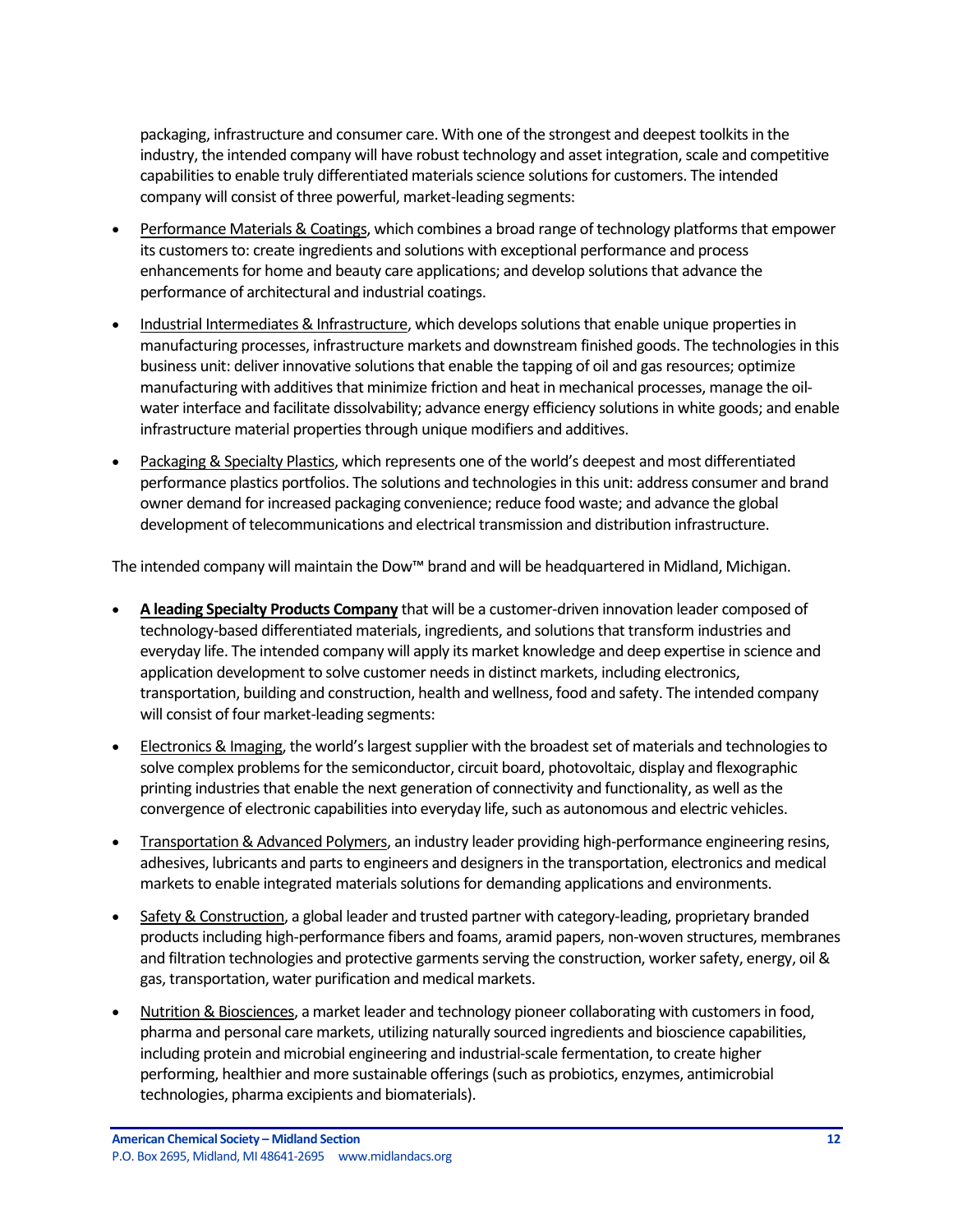The intended company will be headquartered in Wilmington, Delaware.

#### **About DowDuPont**

DowDuPont (NYSE: DWDP) is a holding company comprised of The Dow Chemical Company and DuPont with the intent to form strong, independent, publicly traded companies in agriculture, materials science and specialty products sectors that will lead their respective industries through productive, science-based innovation to meet the needs of customers and help solve global challenges. For more information, please visit us a[t www.dow-dupont.com.](http://www.dow-dupont.com/)

# <span id="page-12-0"></span>**MMAIChE Lecture Series for 2017-2018** *Ron Leng, Fellow/Engineering & Process Sciences, Dow Chemical*

All Midland Section ACS members are cordially invited to attend any of several invited-speaker events hosted by the Mid-Michigan Section of the American Institute of Chemical Engineers (AIChE). Evening meetings will be held at the Grand Traverse Pie Company 2600 N. Saginaw Rd, Midland. Admission is free. Meeting times and locations are subject to change; please check the [Mid-Michigan AIChE](http://www.aiche.org/community/sites/local-sections/mid-michigan) website for updates to the schedule. For questions, contact Ron Leng (989-636-6158) or Ted Calverley (989-636-2881).

#### **Tentative Lecture Schedule**

**Mark Bassett**, Chairman and Chief Executive Officer, Hemlock Semiconductor *Polycrystalline Silicon Technology and Markets*  Tues, **Oct 17, 2017**, 6 pm dinner (optional), 7:00 p.m. presentation

**Chris Rentsch**, Head of Engineering, Origin Materials *Adventures at a Start-up Company vs the Corporate Gig* Wed, **Nov 15, 2017**, 6:00 p.m. dinner (optional), 7:00 p.m. presentation

**Ken First,** Retired Process Safety Leader, Dow AgroSciences *Hazard Analysis & Risk Analysis Tool Kit* Wed, **Dec 13, 2017**, 6:00 p.m. dinner (optional), 7:00 p.m. presentation

**Billy Bardin**, Tech Center Director, Dow Chemical *Advanced Manufacturing* Wed, **January 10, 2018**, noon-1:30, Dow Chemical 1790 Bldg, CR 272

**Leo Chiang**, Associate Tech Director, Chemometrics and Data Analytics Analytical Tech Center *Big Data Analytics* Wed, **Feb 21, 2018**, 6:00 p.m. dinner (optional), 7:00 p.m. presentation

**Paul Vosejpka**, Dow Automotive R&D Director *The Future of Transportation* Wed, **March 21, 2018**, 6:00 p.m. dinner (optional), 7:00 p.m. presentation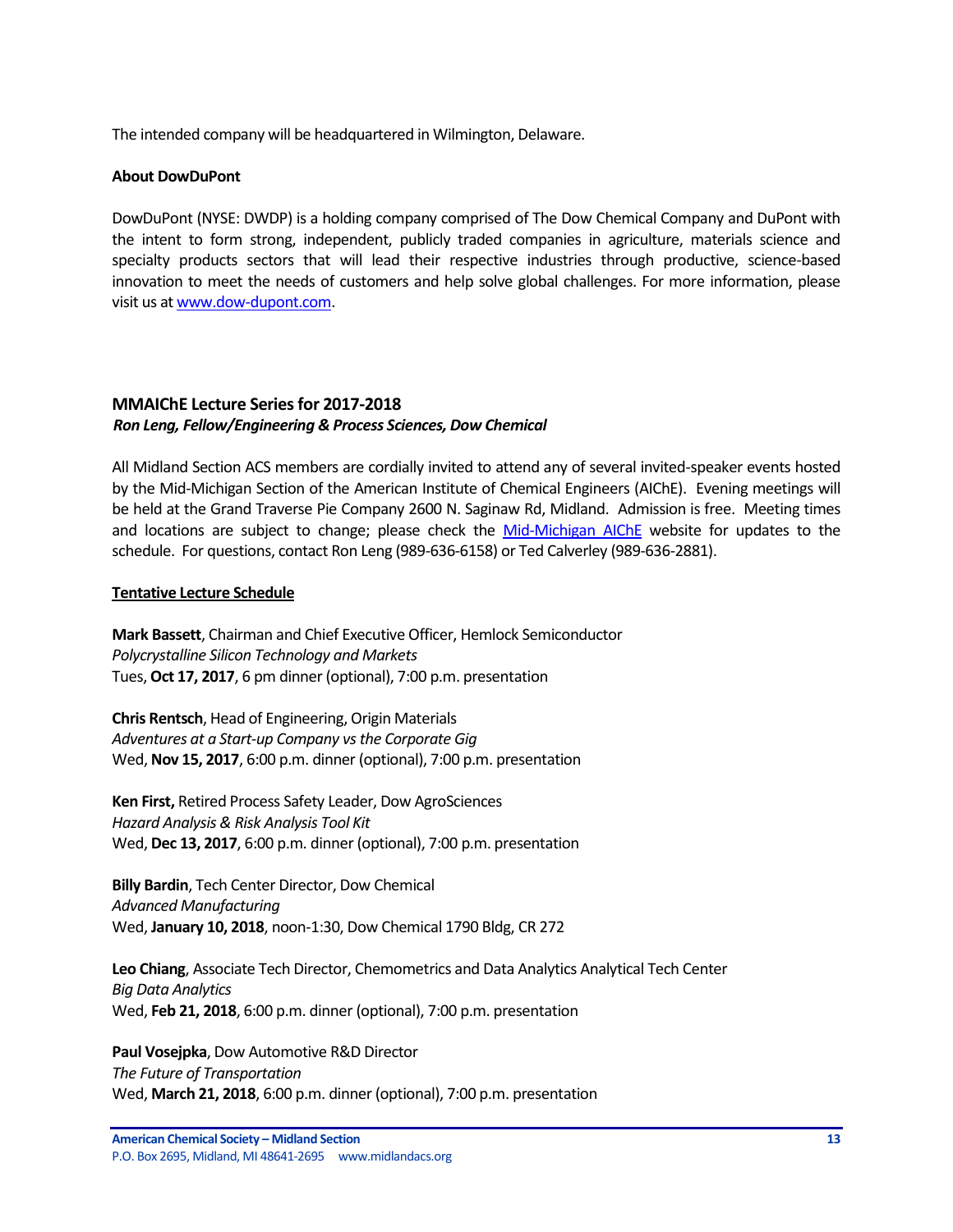**Open** Wed, **April 25, 2018**, 6:00 p.m. dinner (optional), 7:00 p.m. presentation

**Mark Weick,** Dow Global Sustainability Director *Keynote Speaker* **Annual Spring Banquet**  *Sustainability: The Chemical Engineer's Role in the Future Tues, May 22, 2018 (tentative) venue to be confirmed*

<span id="page-13-0"></span>**MSU Master's Degree Program in Electrical Engineering in Midland, October 15 Deadline** *Melanie Kauffman, Communications Manager, Michigan State University*

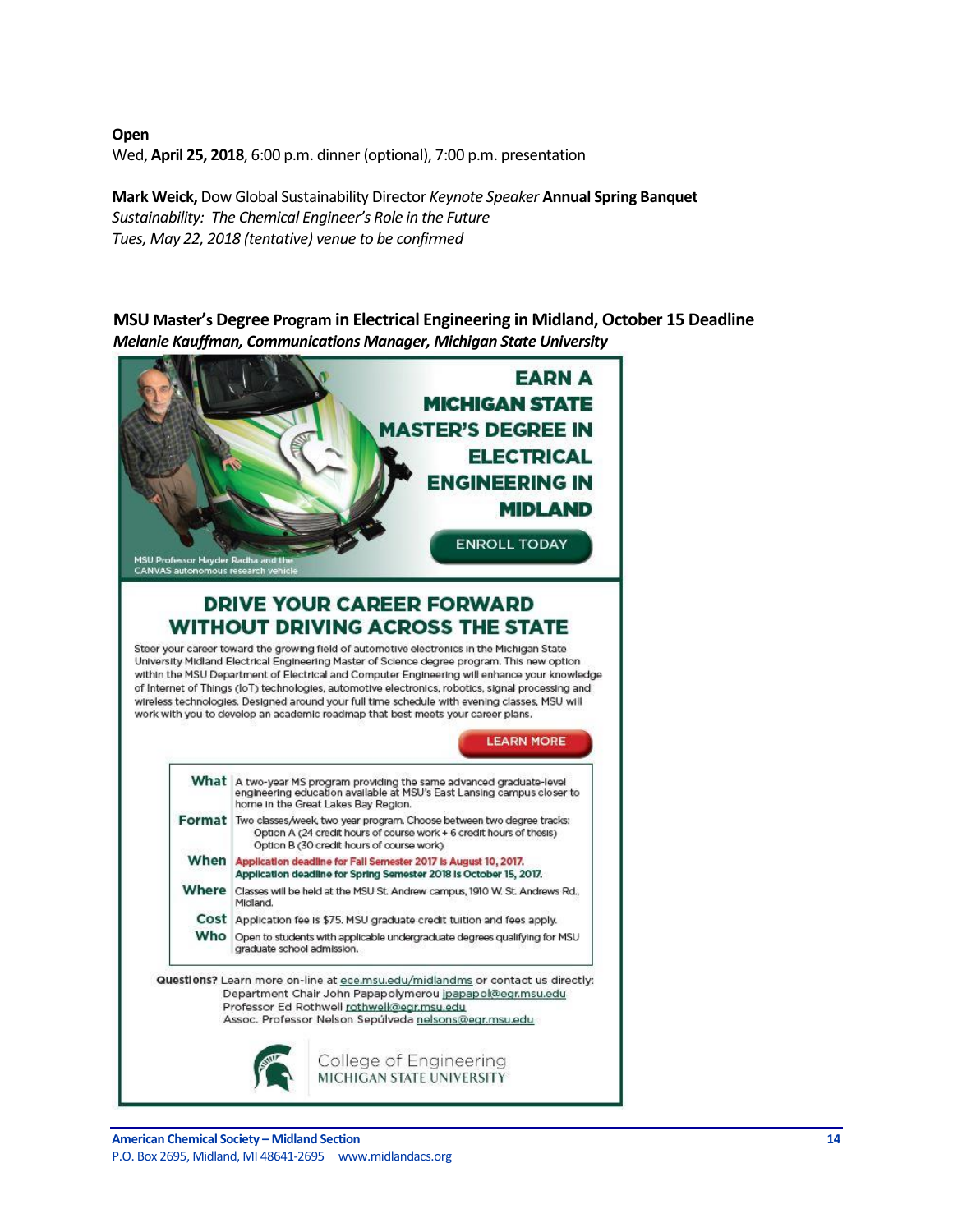# <span id="page-14-0"></span>**In Past Issues of** *The Midland Chemist Wendell L. Dilling, Director and Historian, Midland Section ACS*

# **50 Years Ago**, *The Midland Chemist* **1967**, *4*, No. 5 (Nov), 7.

In *Dr. S. J. Strycker Spends Year at U. of Iowa*: "Dr. Stanley J. Strycker, Senior Research Chemist in the E. C. Britton Research Laboratory of Dow Chemical, is spending the present academic year with the Department of Pharmacology of the University of Iowa as a visiting research associate.

Dr. Strycker received his doctor of philosophy degree in organic chemistry from the University of Illinois in 1956 and has been with Dow since that date. Nine years were spent in the synthesis of biologically active compounds with potential agricultural utility. In 1966 he transferred to a group engaged in the synthesis of potential pharmaceuticals.

The purpose of the sabbatical is to obtain a background in pharmacology and physiology to increase the effectiveness of his synthesis program. Course work and research will be under the direction of Prof. L. A. Woods, head of the Department of Pharmacology."

# **40 Years Ago**, *The Midland Chemist* **1977**, *14*, No. 9, 5.

In *Midland Section Award to Young* by James K. Pierce: "David C. Young is the recipient of the second annual ACS Midland Section Award. The presentation of the award, a plaque given for "outstanding achievement and/or promotion of the chemical sciences," was made by Section Chairman, Bruce Thill, at the opening session of the Fall Scientific Meeting on October 29.

David C. Young has a long history of service to chemistry both through the Midland Section and at the national ACS level. He has served as one of our Section councilors since 1966 and has represented our Section at national meetings. He is presently a candidate for director-at-large of the national Board of Directors. He has been Vice-Chairman of the Council Policy Committee, one of the top positions a member can hold at the national level, and he has chaired the Committee on Constitution and By-Laws. Through all of his ACS activities, Dave has sought local section members' opinions and reported Council proceedings both in the *Midland Chemist* and at local board meetings. A complete record of his service is listed in the September 19, 1977 issue of Chemical and Engineering News."

# **30 Years Ago**, *The Midland Chemist* **1987**, *24*, No. 7, 2 (insert).

In *1987 Fall Scientific Meeting* by M. Peter Dreyfuss, General Chairperson, 1987 ACS Fall Scientific Meeting: "We are fortunate this year in having the Fall Scientific Meeting fall almost coincident with National Chemistry Day (November 6, 1987). National Chemistry Day is a program of the National ACS designed to project a better understanding of chemistry and its benefits to the public at large. Chemists and chemical engineers can use this opportunity to present a balanced perspective of the often overdramatized problems and risks associated with our science. This near coincidence of dates gave us an excellent opportunity to organize this year's FSM about the theme of "Chemistry and the Quality of Life". Our Keynote Speaker, Professor Fred Basolo of Northwestern University, will address this very topic."

### **20 Years Ago**, *The Midland Chemist* **1997**, *34*, No. 8, 16.

In *United States Post Office Helps Celebrate Midland Section Events*: "During the Regional ACS meeting in Midland, the U. S. Post Office in Midland arranged for three special postal cancellations on four artist designed postal covers commemorating Midland Section events. Artist, Cindi Pavaglio, designed four different cachets honoring the **10th anniversary of National Chemistry Week**, the planting of the **ACS National Chemis-Tree**, the **100th anniversary of The Dow Chemical Company** and the **ACS Historical Chemical Landmark** designation of the Dow Brine Well. To co-ordinate with these specially designed cachets, the U.S. Post Office provided official USPS cancels, also designed by Cindi Pavaglio. These were used to provide cancellation of the covers.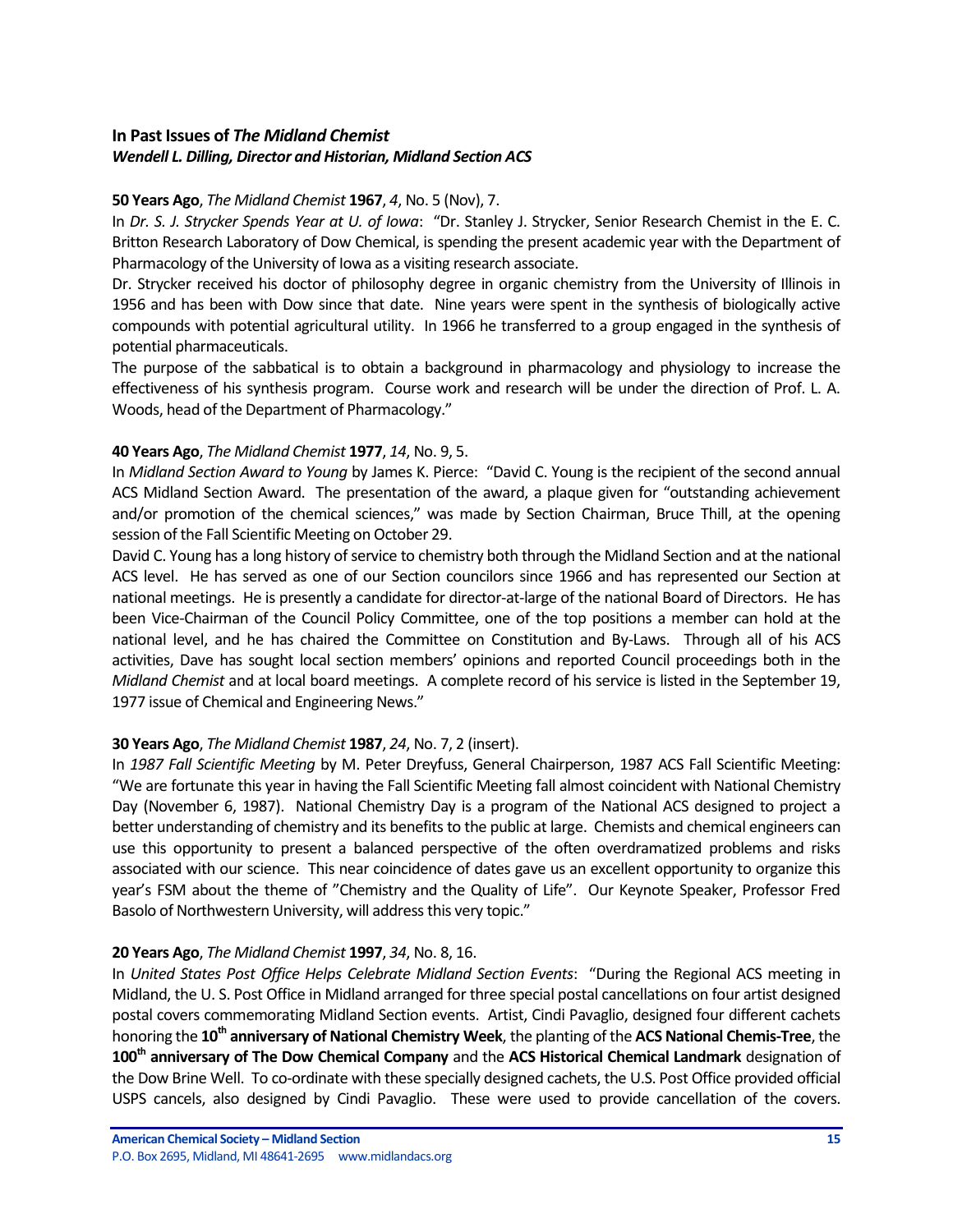To further enhance these cachets, U.S. postage stamps from the 1950's, 1960's, and 1970's were used for cancellation. The three cancellations designed were the **National Chemis-tree** (silhouette of microscope superimposed on an apple), **Historical Chemical Landmark** (ACS logo), and **Celebration Station**  $(10<sup>th</sup>$  Anniversary National Chemistry Week logo)."

## **10 Years Ago**, *The Midland Chemist* **2007**, *44*, No. 5, 3.

In *YCC and Friends "Kick It in the Park"* by Joel Kern: "On July 21, the Midland Section's Younger Chemists Committee and other groups for younger professionals kicked off the first "Kickin' It in the Park." This fundraiser for the American Cancer Society's Relay for Life featured a barbecue, kickball competition, kids' games, and all-around fun for the family. Held at the St. Charles Ball Diamonds in Midland, there were eight teams of players and lots of kids in tow. Over \$1000 was raised for Relay for Life while everyone had a good time."

# <span id="page-15-0"></span>**Upcoming Dates, Events, and Other Updates**

- October 1 **Deadline for submission of abstracts for the 2017 Midland Section ACS Fall Scientific Meeting.** For any questions, or to submit your abstracts, please contact Jay Liu a[t JLiu7@dow.com.](mailto:JLiu7@dow.com)
- October 1 **Deadline for registration for the 2017 Midland Section ACS Fall Scientific Meeting.** Please register now for the 2017 ACS Fall Scientific Meeting at [http://www.midlandacs.org/fall-scientific](http://www.midlandacs.org/fall-scientific-meeting/fall-scientific-meeting-registration/)[meeting/fall-scientific-meeting-registration/.](http://www.midlandacs.org/fall-scientific-meeting/fall-scientific-meeting-registration/) A buffet lunch will be available at the SVSU Marketplace (free for students, \$7.00 for ACS members, and \$9.00 for non-ACS members). Please purchase your lunch tickets at <http://www.midlandacs.org/fall-scientific-meeting/> (see bottom of webpage). For more information, or to volunteer, please contact Peter Bai, 2017 FSM Chair, a[t PJBai@dow.com.](mailto:PJBai@dow.com)
- October 2 (7:00 8:00 PM) ACS Board meeting, MCFTA Board Room (in person), or via a WebEx conference call connection a[t Midland Section WebEx Board Meeting,](https://dow.webex.com/mw3000/mywebex/default.do?service=1&main_url=%2Fmc3000%2Fe.do%3Fsiteurl%3Ddow%26AT%3DMI%26EventID%3D538213622%26MTID%3Dm6bd6812daaa9d053419d46f18be71c21%26Host%3DQUhTSwAAAAPRH17xdc850TNaqrXu82wV-x3jpjs_D1dcXCIzwwarRBsk7pqoTNERtE0mHQqtuB7HjPq8_OGpd7FHFnEY78fm0%26FrameSet%3D2&siteurl=dow&nomenu=true) meeting number/access code: 715 679 159, phone number: 989-633-1166.
- October 4 (11:30 AM) Midland Section ACS Silver Circle retro lunch and discussion relevant to the 2019 Midland Section history exhibit project, Creative 360, 1517 Bayliss Street, Midland. Lunch will be FREE for all attendees, and you don't have to be a "senior" chemist to attend. For questions, please contact Joan Sabourin a[t jmsabour2@gmail.com](mailto:jmsabour2@gmail.com) or 989-714-8203.
- October 6 (8:30 AM 2:00 PM) 2017 Dow Great Lakes Bay STEM Festival, Delta College, open to registered area middle schools to bus students to the event. For more information, please contact Cindy Drake a[t cynthiadrake@delta.edu](mailto:cynthiadrake@delta.edu) or 989‐686‐9433.
- October 7 (10:00 AM 4:00 PM) 2017 Dow Great Lakes Bay STEM Festival, Delta College, free and open to the general public. For more information, please contact Cindy Drake at [cynthiadrake@delta.edu](mailto:cynthiadrake@delta.edu) or 989‐686‐9433.
- October 12 (2:00 3:00 PM) ACS Webinar, *Metacommunication: Conveying Passion and Engaging Others*, presented by Matt Grandbois, please see detailed information at [ACS Webinars -](https://na01.safelinks.protection.outlook.com/?url=https%3A%2F%2Fwww.acs.org%2Fcontent%2Facs%2Fen%2Facs-webinars%2Fprofessional-development%2Fmetacomm.html&data=02%7C01%7Cmmt_u249822185022160332011%40mgd.bsnconnect.com%7Ca18eb4f324e14691af9908d4f95ce05c%7Cc3e32f53cb7f4809968d1cc4ccc785fe%7C0%7C0%7C636407624697585169&sdata=V%2Bsf7IuxTXlauAF6iuiKIlrFJdddIBc9V9L5mW2tfY0%3D&reserved=0) [Metacommunication.](https://na01.safelinks.protection.outlook.com/?url=https%3A%2F%2Fwww.acs.org%2Fcontent%2Facs%2Fen%2Facs-webinars%2Fprofessional-development%2Fmetacomm.html&data=02%7C01%7Cmmt_u249822185022160332011%40mgd.bsnconnect.com%7Ca18eb4f324e14691af9908d4f95ce05c%7Cc3e32f53cb7f4809968d1cc4ccc785fe%7C0%7C0%7C636407624697585169&sdata=V%2Bsf7IuxTXlauAF6iuiKIlrFJdddIBc9V9L5mW2tfY0%3D&reserved=0)
- October 17 (6:00 8:00 PM) MMAIChE sponsored lecture, *Polycrystalline Silicon Technology and Markets,* presented by Mark Bassett, Chairman and Chief Executive Officer, Hemlock Semiconductor. Location and time: Grand Traverse Pie Company, 2600 North Saginaw Road, Midland, 6:00 PM dinner (optional), 7:00 PM presentation. More information is available or will be updated periodically in upcoming issues of the **MMAIChE Newsletter**. Meeting times and locations are subject to change; please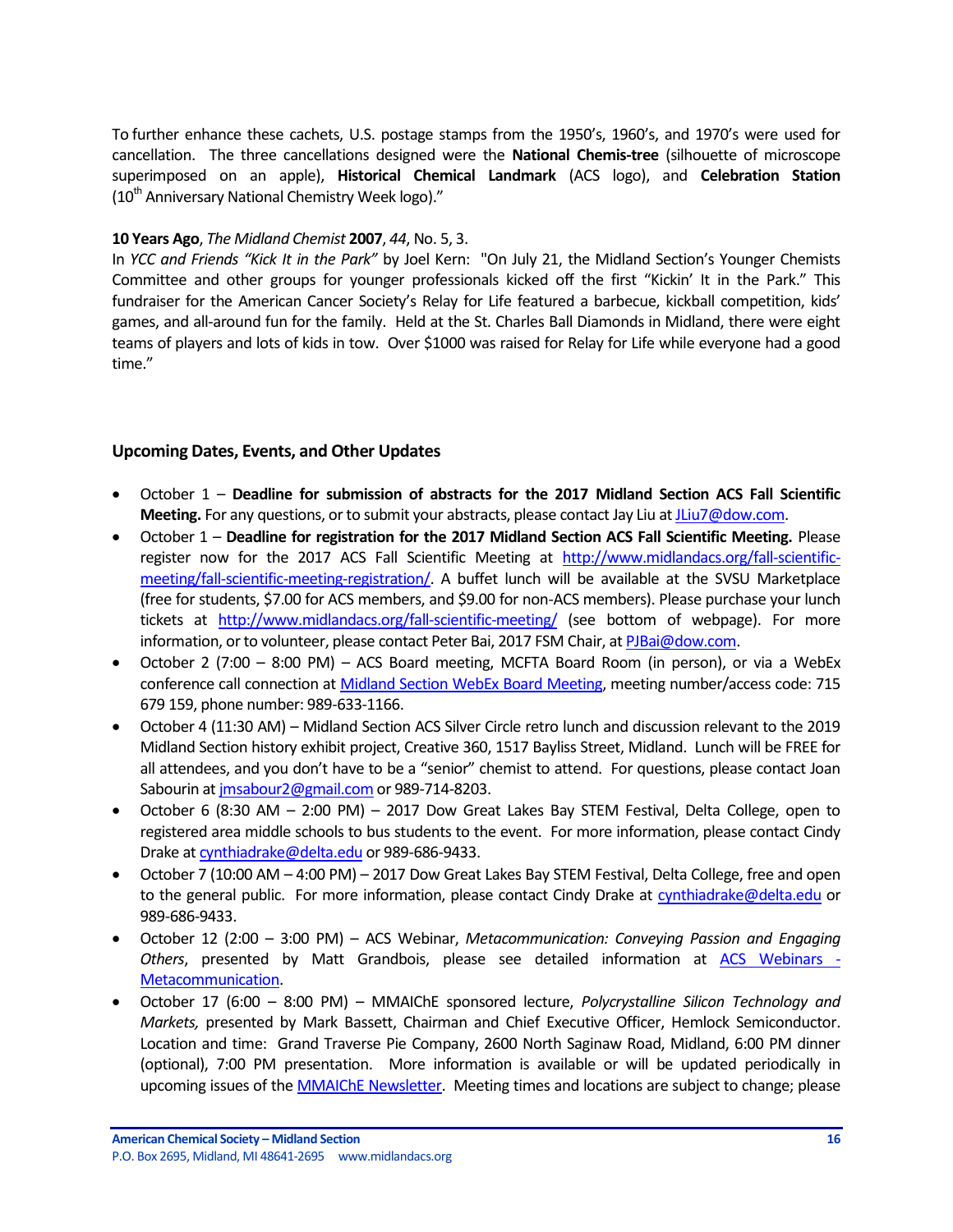check the [Mid-Michigan AIChE](http://www.aiche.org/community/sites/local-sections/mid-michigan) website for updates. You may also contact Ron Leng (989-636-6158) or Ted Calverley (989-636-2881) for information.

- October 21 (8:00 AM 5:00 PM) 2017 Midland Section ACS Fall Scientific Meeting (FSM), Saginaw Valley State University (Curtis Hall). Please register now for the 2017 ACS Fall Scientific Meeting at [http://www.midlandacs.org/fall-scientific-meeting/fall-scientific-meeting-registration/.](http://www.midlandacs.org/fall-scientific-meeting/fall-scientific-meeting-registration/) A buffet lunch will be available at the SVSU Marketplace (free for students, \$7.00 for ACS members, and \$9.00 for non-ACS members). Please purchase your lunch tickets a[t http://www.midlandacs.org/fall-scientific-meeting/](http://www.midlandacs.org/fall-scientific-meeting/) (see bottom of webpage). For more information, or to volunteer, please contact Peter Bai, 2017 FSM Chair, at [PJBai@dow.com.](mailto:PJBai@dow.com) **The registration deadline is October 1, 2017.**
- November 6 (6:00 8:00 PM) ACS Board meeting and Volunteer Appreciation Event, Creative 360, 1517 Bayliss Street, Midland. Plans for the evening include a free "thank you" dinner, the monthly Board meeting with committee updates, and a trivia game event. Contact Anne Kelly-Rowley, Chair, Midland Section ACS, for more information or for any questions at 989-636-3697 o[r AMKelly-Rowley@dow.com.](mailto:AMKelly-Rowley@dow.com)
- November 15 (6:00 8:00 PM) MMAIChE sponsored lecture, *Adventures at a Start-up Company vs the Corporate Gig,* presented by Chris Rentsch, Head of Engineering, Origin Materials. Location and time: Grand Traverse Pie Company, 2600 North Saginaw Road, Midland, 6:00 PM dinner (optional), 7:00 PM presentation. More information is available or will be updated periodically in upcoming issues of the [MMAIChE Newsletter.](http://www.aiche.org/community/sites/local-sections/mid-michigan/newsletters) Meeting times and locations are subject to change; please check th[e Mid-Michigan](http://www.aiche.org/community/sites/local-sections/mid-michigan)  [AIChE](http://www.aiche.org/community/sites/local-sections/mid-michigan) website for updates. You may also contact Ron Leng (989-636-6158) or Ted Calverley (989-636- 2881) for information.
- December 4 (7:00 8:00 PM) ACS Board meeting, MCFTA Board Room (in person), or via a WebEx conference call connection a[t Midland Section WebEx Board Meeting,](https://dow.webex.com/mw3000/mywebex/default.do?service=1&main_url=%2Fmc3000%2Fe.do%3Fsiteurl%3Ddow%26AT%3DMI%26EventID%3D538213622%26MTID%3Dm6bd6812daaa9d053419d46f18be71c21%26Host%3DQUhTSwAAAAPRH17xdc850TNaqrXu82wV-x3jpjs_D1dcXCIzwwarRBsk7pqoTNERtE0mHQqtuB7HjPq8_OGpd7FHFnEY78fm0%26FrameSet%3D2&siteurl=dow&nomenu=true) meeting number/access code: 715 679 159, phone number: 989-633-1166.
- December 13 (6:00 8:00 PM) MMAIChE sponsored lecture, *Hazard Analysis & Risk Analysis Tool Kit,* presented by Ken First, Retired Process Safety Leader, Dow AgroSciences. Location and time: Grand Traverse Pie Company, 2600 North Saginaw Road, Midland, 6:00 PM dinner (optional), 7:00 PM presentation. More information is available or will be updated periodically in upcoming issues of the [MMAIChE Newsletter.](http://www.aiche.org/community/sites/local-sections/mid-michigan/newsletters) Meeting times and locations are subject to change; please check th[e Mid-Michigan](http://www.aiche.org/community/sites/local-sections/mid-michigan)  [AIChE](http://www.aiche.org/community/sites/local-sections/mid-michigan) website for updates. You may also contact Ron Leng (989-636-6158) or Ted Calverley (989-636- 2881) for information.

*The Midland Chemist* is published twelve times a year by the Midland Section of the American Chemical Society, P.O. Box 2695, Midland, MI 48641-2695[, http://www.midlandacs.org.](http://www.midlandacs.org/)

#### **Volunteer Staff**

Vickie Langer **Editor** [\(vllanger@dow.com\)](mailto:vllanger@dow.com) Steve Keinath Editor [\(skeinath54@charter.net\)](mailto:skeinath54@charter.net) Greg Cushing Webmaster, electronic distribution Tamlin Matthews Membership roster, hardcopy mailings

Please submit all articles and photographs to the editor. Neither *The Midland Chemist*, nor the Midland Section, nor the American Chemical Society assumes any responsibility for the statements and opinions advanced by contributors of or to *The Midland Chemist*.